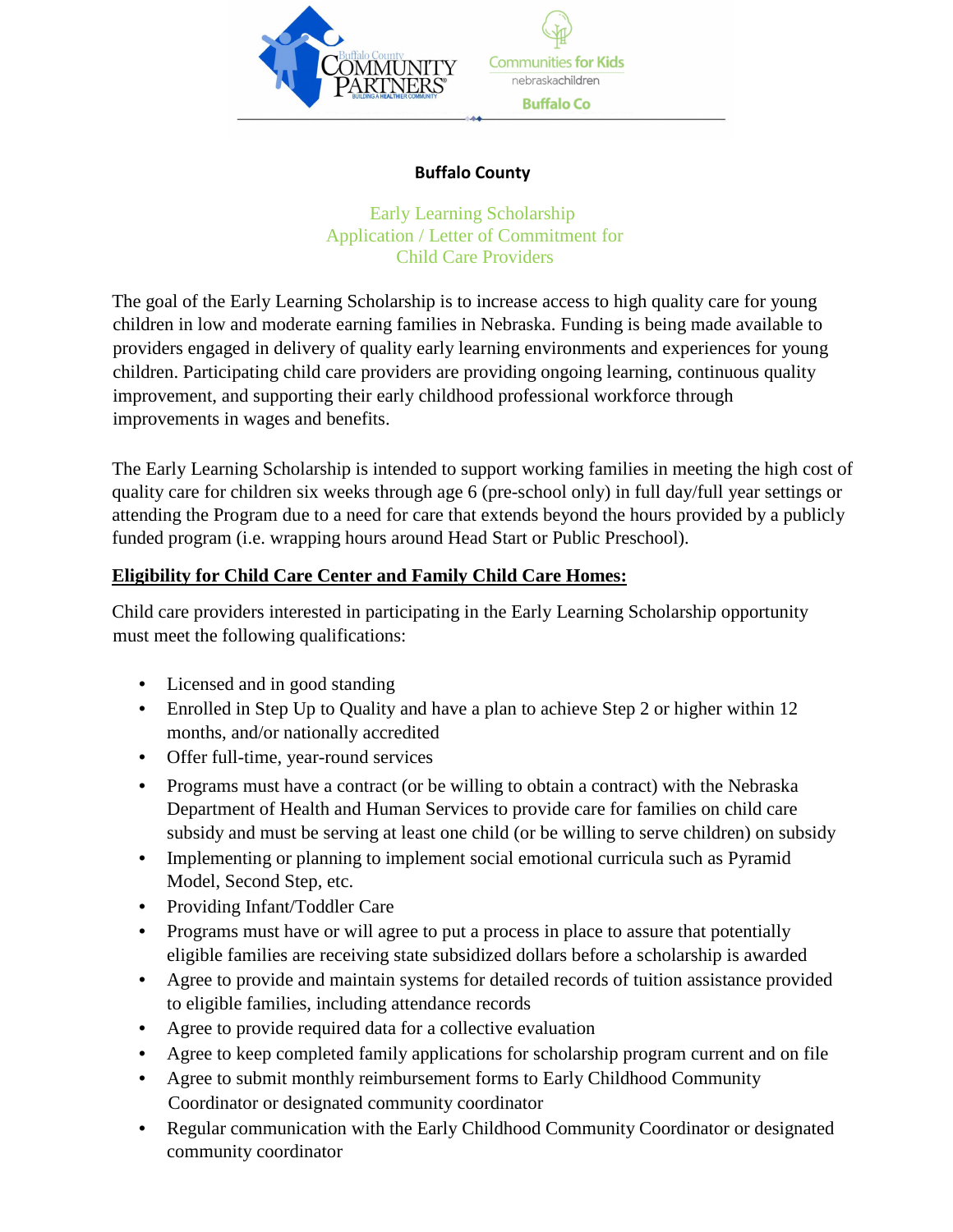| $\overline{\mathrm{Zip}}$                                                                                                                                                                                                      |  |
|--------------------------------------------------------------------------------------------------------------------------------------------------------------------------------------------------------------------------------|--|
| Email Address: No. 1996. The Second Second Second Second Second Second Second Second Second Second Second Second Second Second Second Second Second Second Second Second Second Second Second Second Second Second Second Seco |  |

Phone Number: \_\_\_\_\_\_\_\_\_\_\_\_\_\_\_\_\_\_\_\_\_\_\_\_\_\_\_\_\_\_\_\_\_\_\_\_\_\_\_\_\_\_\_\_\_\_\_\_\_\_\_\_\_\_\_\_\_\_\_\_\_\_\_\_

|                                                                                                                                   | <b>Provider Information</b> |           |                                                                                                                    |         |                                                        |               |  |  |
|-----------------------------------------------------------------------------------------------------------------------------------|-----------------------------|-----------|--------------------------------------------------------------------------------------------------------------------|---------|--------------------------------------------------------|---------------|--|--|
|                                                                                                                                   |                             |           |                                                                                                                    |         |                                                        |               |  |  |
| Mark One:                                                                                                                         | Mark One:                   |           | Number of children enrolled by age group:                                                                          |         |                                                        |               |  |  |
| Licensed Child Care Center                                                                                                        | Nonprofit<br>For profit     |           | Infant                                                                                                             | Toddler | Preschool                                              | School<br>Age |  |  |
| Licensed Family Home I                                                                                                            | Nonprofit<br>For profit     | Full-time |                                                                                                                    |         |                                                        |               |  |  |
| Licensed Family Home II                                                                                                           | Nonprofit<br>For profit     |           |                                                                                                                    |         |                                                        |               |  |  |
| Step Up to Quality Rating (mark one):                                                                                             |                             | Part-time |                                                                                                                    |         |                                                        |               |  |  |
| Step 1<br>Step 2<br>Step 3<br>Step 4                                                                                              |                             |           | Years of service:                                                                                                  |         |                                                        |               |  |  |
| Step 5<br>N/A (if Nationally Accredited)                                                                                          |                             |           | Total program enrollment:                                                                                          |         |                                                        |               |  |  |
|                                                                                                                                   |                             | served    | Number of currently enrolled low-income children<br>(under 200% Federal Poverty Level) (not including<br>subsidy): |         |                                                        |               |  |  |
| Number of currently enrolled children receiving state<br>child care subsidy:                                                      |                             |           |                                                                                                                    |         |                                                        |               |  |  |
|                                                                                                                                   |                             |           | Number of children currently receiving privately funded<br>tuition assistance:                                     |         |                                                        |               |  |  |
|                                                                                                                                   |                             |           | Learning Scholarship:                                                                                              |         | Number anticipated to receive Tuition Assistance/Early |               |  |  |
| If not nationally accredited or at Step Up to Quality Step 2, please include narrative of plan to become nationally accredited OR |                             |           |                                                                                                                    |         |                                                        |               |  |  |

reach Step 2 or higher in the next 12 months: